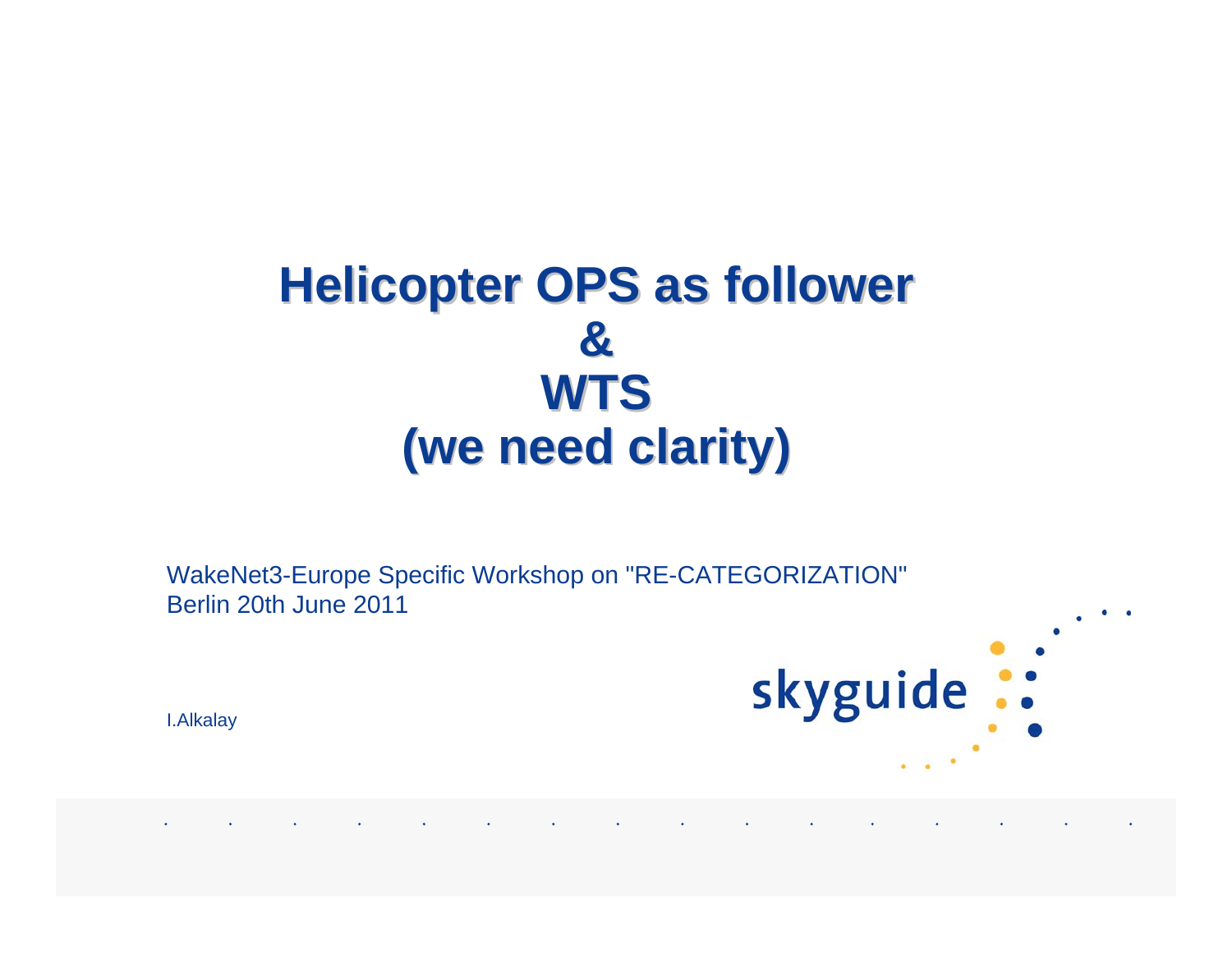

Objectives of this WS:…

–involve the experts from CAAs, ANSPs

–**identification of research needs identification of research needs**



I.Alkalay\_Head ATM Procedures\_skyguide\_CH, page <sup>2</sup>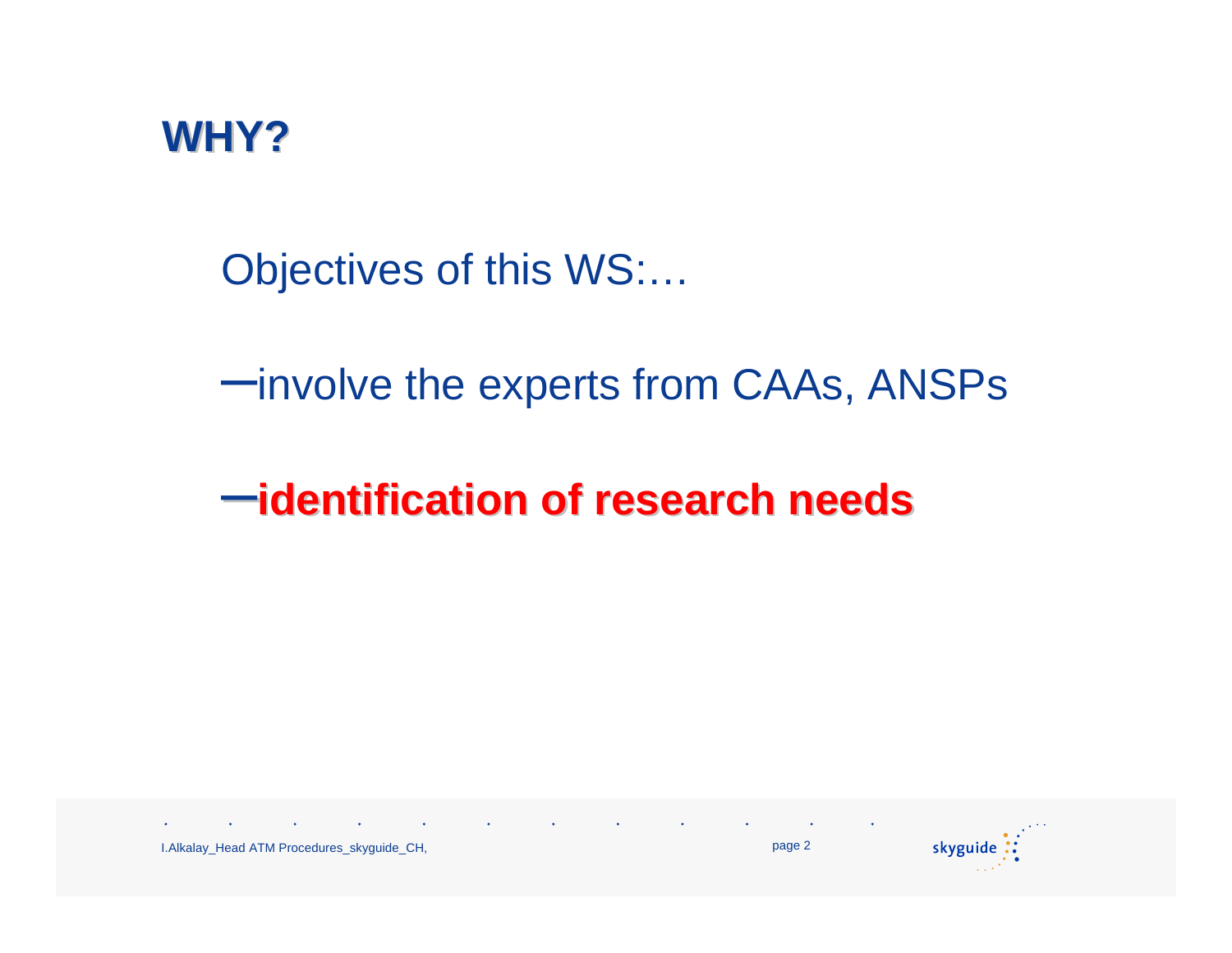#### **Content Content**

- The problem
- Analysis
- Questions
- Discussion



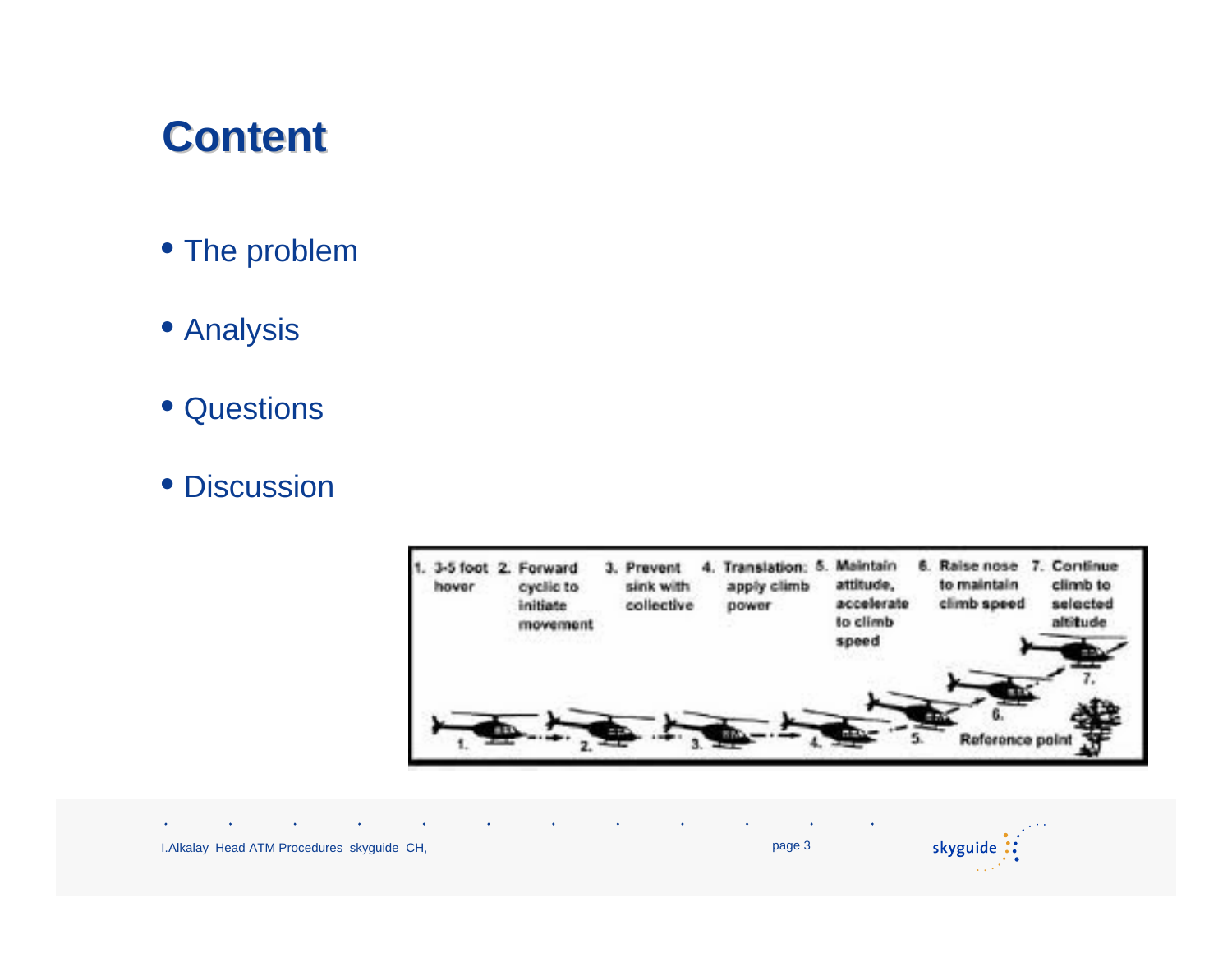### **The problem problem**

Ambiguity regarding the application of the wake turbulence separation minima/criteria related to helicopter operations following the heavier fixed wing aircraft operations

- ICAO Annex 14 Aerodromes, provides minimum requirements in regard to placement of the FATO – Final Approach and Take-Off paths based on distances from the RWYs categorised by the mass(?) of the aircraft using that RWY
- On the other hand ICAO P-ATM prescribes the WT time separation minima using the notions of two RWYs being spaced by less then 760m. No heliport or FATO being mentioned.
- *Note: The problematic of the helicopter wake turbulence and/or downwash impact on the light aircraft in the proximity is not the subject of this discussion.*

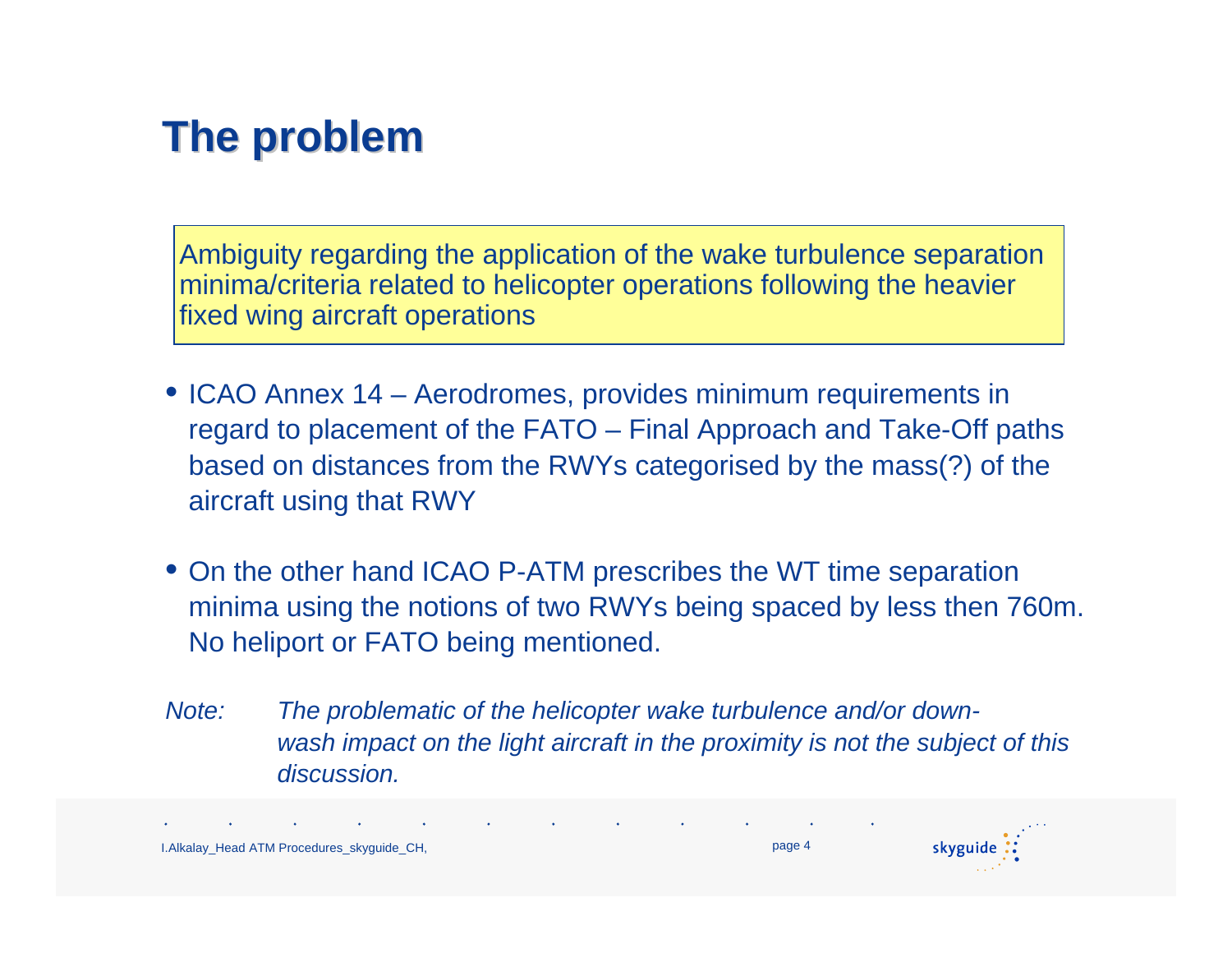### **Analaysis Analaysis –P-ATM**

```
5.8.3.1 
A minimum separation of 2 minutes 2 minutes shall be applied between a LIGHT or 
  MEDIUM aircraft taking off behind a HEAVY aircraft or a LIGHT aircraft 
  taking off behind a MEDIUM aircraft when the aircraft are using:
…b) parallel runways separated by less than 760 m (2 500 ft); parallel runways separated by less than 760 m (2 500 ft);
…
```
What is the WTS (wake turbulence separation) required for the helicopter operations from the helipad placed closer then 760m from the RWY wherefrom the heavier aircraft are departing (not necessarily parallel direction)?

Should the above criteria be used?

Here is where the Annex 14 adds to the confusion:

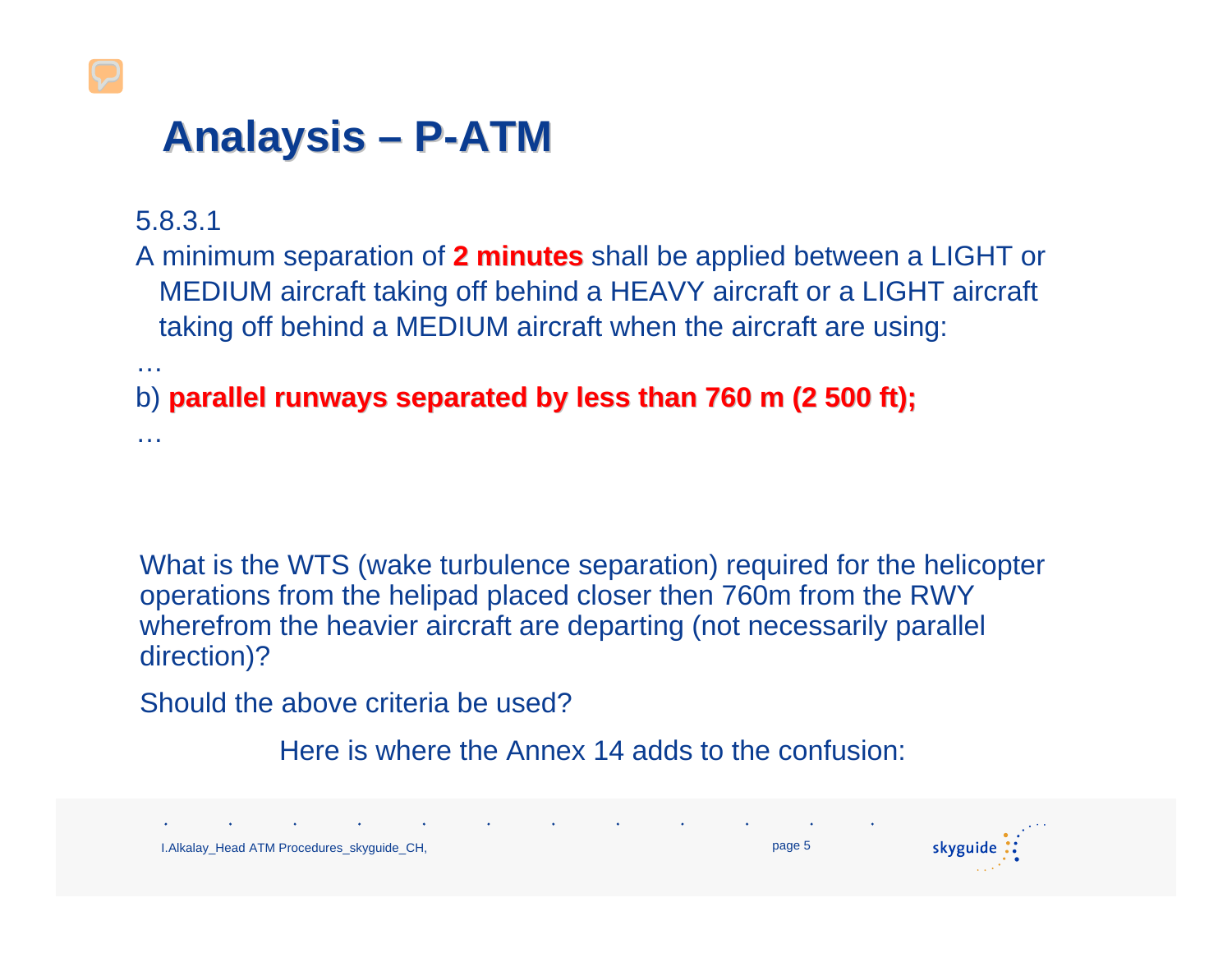#### **Annex 14 Annex 14-Aerodromes Aerodromes**

*Final approach and take-off area (FATO).* A defined area over which the final phase of the approach manoeuvre to hover or landing is completed and from which the take-off manoeuvre is commenced…

3.1.1 A surface-level heliport shall be provided with at least one FATO.

*Note.- A FAT0 may be located on or near a runway strip may be located on or near a runway strip or taxiway strip.*

3.1.39 Where a FATO is located **near a runway** or taxiway, and **simultaneous VMC operations** are planned, the **separation** distance between the edge of a runway or taxiway and the edge of a FATO shall not be less than the appropriate dimension in Table 3-2.

3.1.40 Recommendation.- *A FAT0 should not be located:*

*b) nearareas where aeroplane vortex wake generation is likely to exist.*

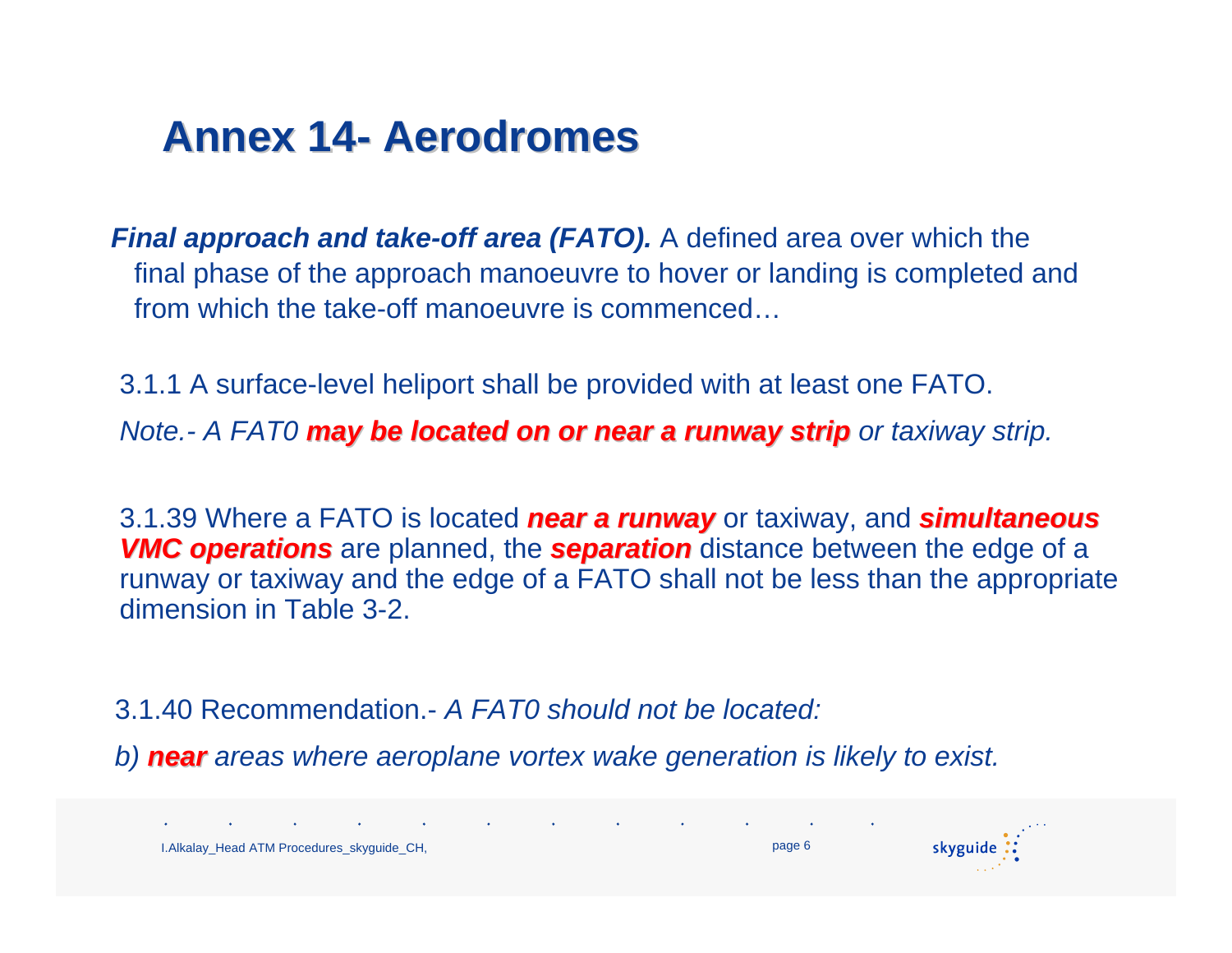#### **Annex 14 Annex 14-Aerodromes Aerodromes**

Table 3-2. FAT0 minimum **separation** distance

| If aeroplane mass and/or helicopter | Distance between FAT0 edge and |
|-------------------------------------|--------------------------------|
| mass are                            | runway edge or taxiway edge    |
| up to but not including 2 720 kg    | <b>60m</b>                     |

**VMC operations** are planned, the **separation** distance between the edge of a runway or taxiway and the edge of a FATO shall not be less than the appropriate 3.1.39 Where a FATO is located **near a runway** or taxiway, and **simultaneous** dimension in Table 3-2.

| <del>o roo ng up to but not moraling</del> roo<br>000 kg | TUUT        |
|----------------------------------------------------------|-------------|
| <b>100 000 kg and over</b>                               | <b>250m</b> |

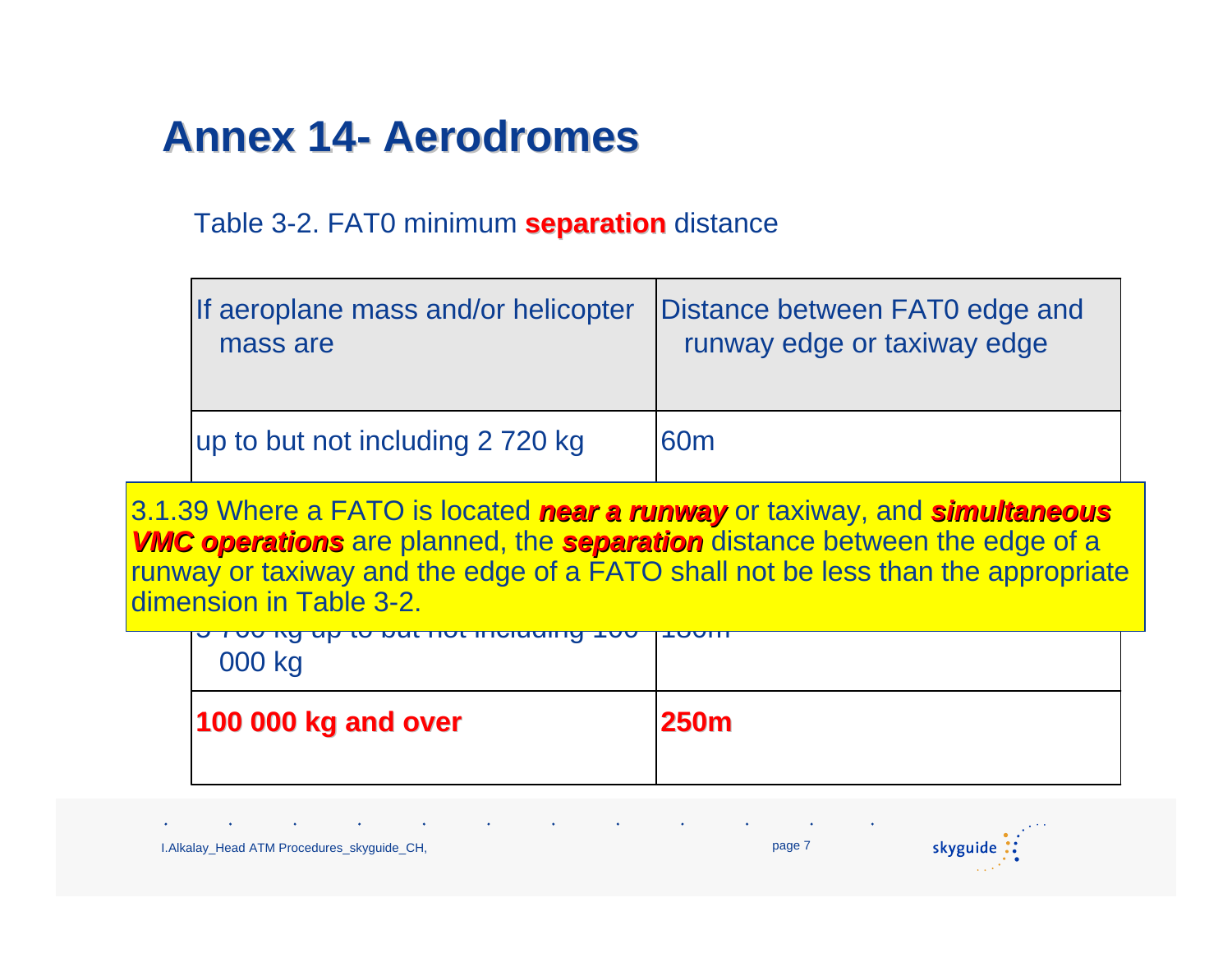## **Questions (1) Questions (1)**

- What are the simultaneous VMC operations?
	- Simultaneous according to ICAO SOIR is not equal to independent. Did Annex 14 mean – independent? That would result in the clear situation where the P-ATM minima are not to be applied.
- VMC operations? Unknown notion in ATM.
	- DGAC study considers both heli & fix wing ops
	- Paper Lawrence-Padfield-Taghizad implies only heli ops
- "Separation distances" ?
	- should it be replaced with "minimum distances". Or if the intention was to make these distances at the same time already separations – then we would have the same result as above.

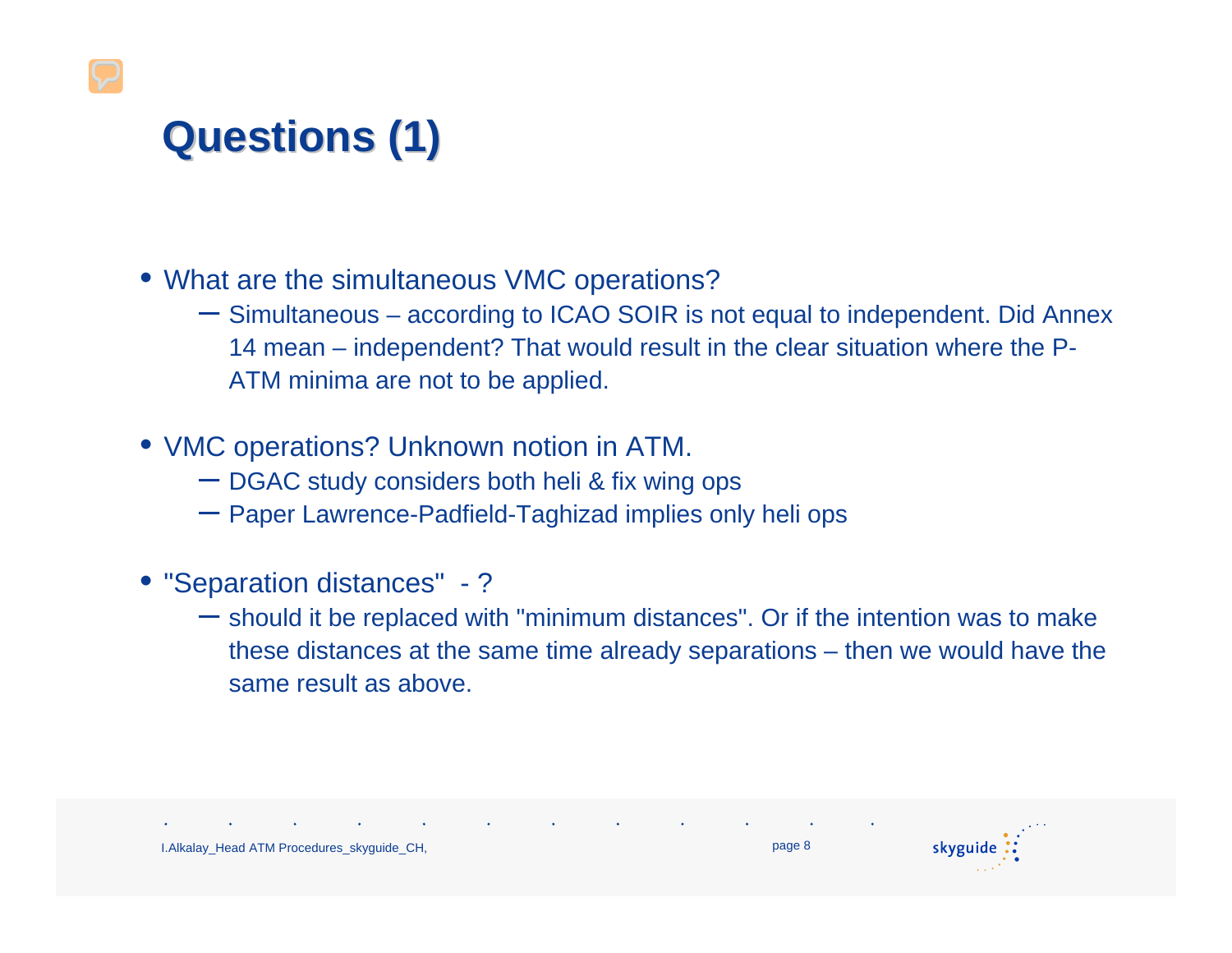## **Questions (2) Questions (2)**

- Does the table 3-2 actualy fulfilles the recomandation 3.1.40 b) and if the distances required are stablsihed it is then considered that the FATO is abolished from WTS?
- What about heli take-offs not parallel to main RWY
- Does this mean that the helicopter may take off immediately after an A380 (when the VMC prevails) from a helipad spaced only by **251m** from the RWY wherefrom A380 takes-off, while if the same type of helicopter is about to take off from a parallel RWY spaced by **759m** from A380 taking off – shall wait 3-4minutes…

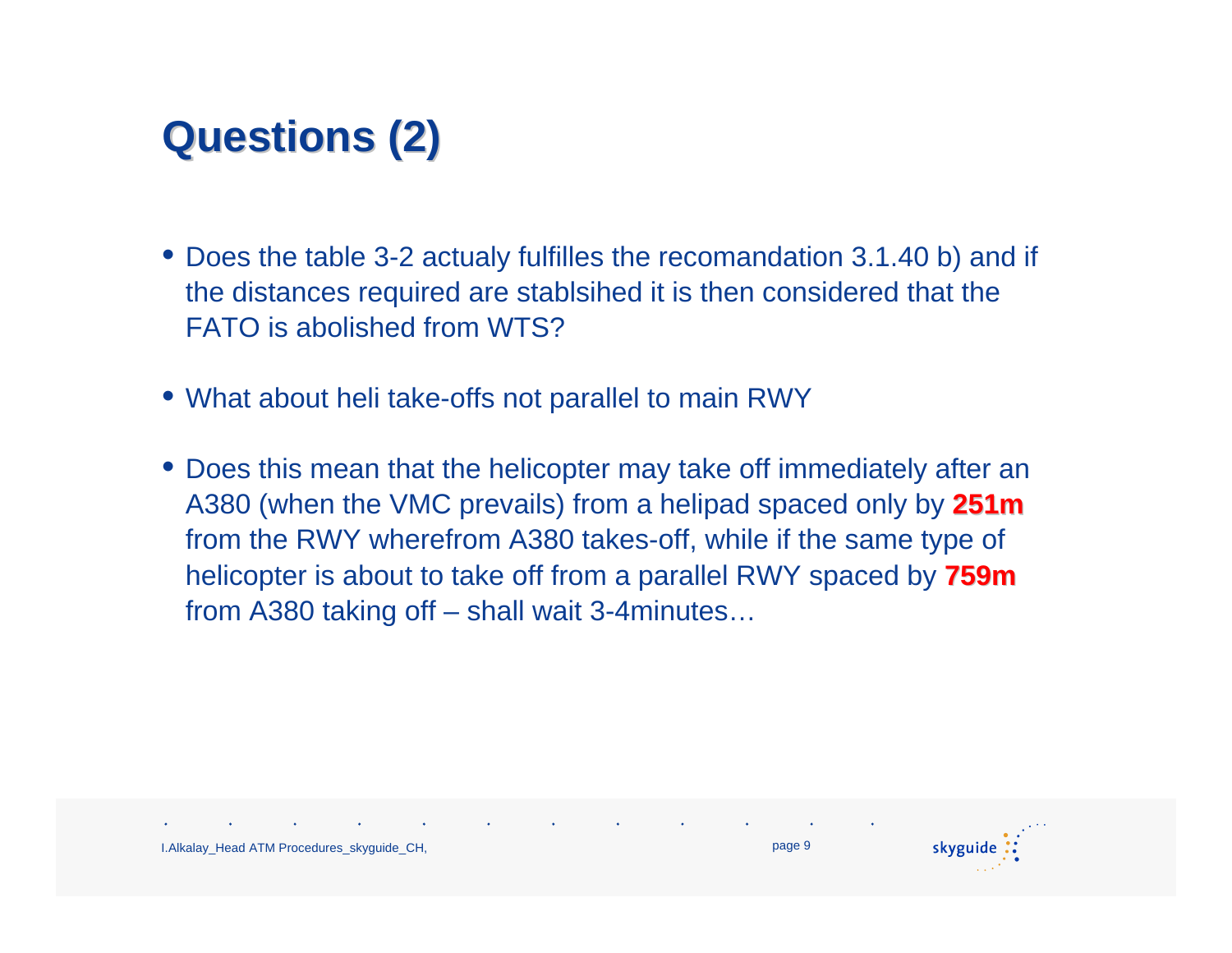#### **Discussion point Discussion point**

- Are **helicopters abolished** (when following) from the application of the ICAO P-ATM WTS?
- **This is not only** an ATM Procedures/Provisions **interpretation** question, it requires a serious **science** behind the answer.
- **ANSPs/Regulators need an answer fast**